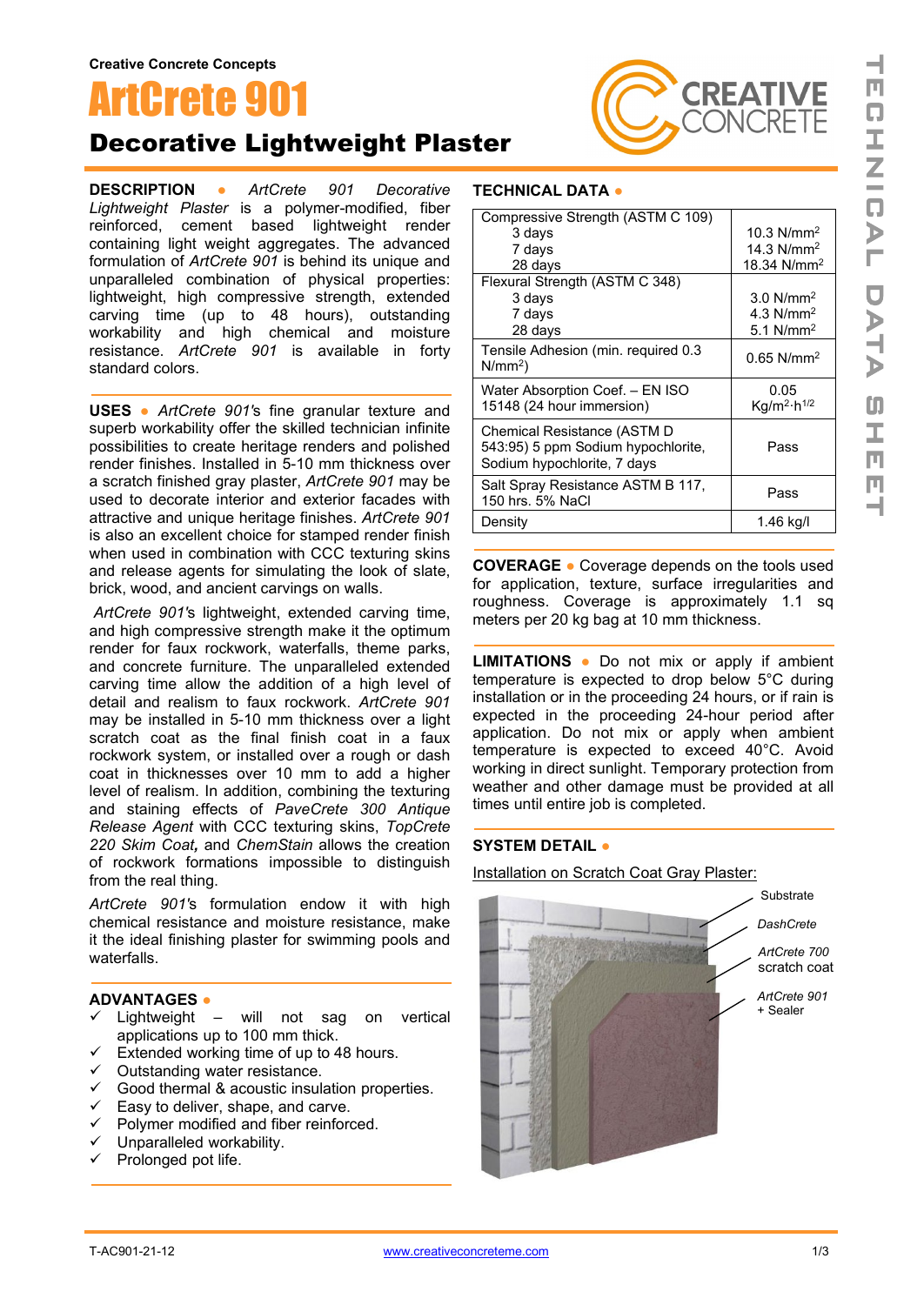## ArtCrete 901 Decorative Lightweight Plaster



#### Installation on a Dash Coat:



**SURFACE PREPARATION ●** *ArtCrete 901* can be applied on an array of bases. It is very compatible with old concrete, masonry, and new concrete. All bases should be sufficiently rigid, clean of any surface contamination that may prevent good suction. Dense, smooth surfaces and those retaining excessive amount of form release agent can cause de-lamination of the plaster from the base.

Block Work: for direct application on block work, *ArtCrete 901* might have to be applied in thicknesses of 10 mm or higher in order to level the undulations in the substrate. A coat of *DashCrete Splatter Dash Coat* or *FoamFix ST Base Coat* finished in a rough scratch coat using a notched trowel would be sufficient to insure good mechanical keying.

Gray Plaster: *ArtCrete 901* may be applied in as little as 5 mm over a light scratch or floated gray plaster (brown coat) as a finish coat. For field mixed plaster or plaster of questionable quality, a coat of *FoamFix ST* with embedded fiberglass mesh is recommended to isolation the finish coat from efflorescence or small cracks in the substrate.

Cement/Plaster Board: apply a coat of *FoamFix ST* with *ShieldCrete* fiberglass mesh embedded into the base coat in order to unify absorption and bridge the joints in the boards; it is recommended to apply the reinforcing mesh over the entire surface rather than just the joints in order to provide the maximum tensile strength. For thicknesses over 5 mm, the *FoamFix* layer should be finished with a notched trowel to provide good mechanical keying; choose a notched trowel of the necessary depth to produce a roughness in the scratch coat that is suitable for the thickness of application.

Faux Rockwork and Waterfalls: if *ArtCrete 901* is to be applied only as a finish coat in 10 mm or less, it may be applied directly on the light scratch-finished base of *ArtCrete 700 Brown Coat Ready Mix Plaster*

spray applied on the rebar and wire mesh structure or the waterproofing coat such as *ProofCrete 710 Cementitious Waterproofing Coating*. For larger thicknesses, *ArtCrete 901* must be applied on a coat of *DashCrete* or rough scratch finished *FoamFix ST*  for good mechanical keying.

**MIXING ●** Mixing should be completed with a paddle type mixer. Always add water first before stucco to prevent lumps in the plaster mix. Mixing duration should occur within 3 to 5 minutes to insure proper color and material dispersion within plaster. Use average 7 Liters of clean water per 25 kg bag, depending on desired consistency appropriate for the method of application and required finish, while observing its workability and the degree of bonding to the substrate.

**APPLICATION ●** Whether *ArtCrete 901* is applied by hand or machine, sufficient force must be used to develop full and intimate contact with the substrate. The thickness of the plaster is set by the use of screeds and grounds filled with mortar, or randomly placed when shaping rock and figures. A rod can be used to even the surface, the rod can bear on the screed or contact the ground and moved over the surface, cutting off high spots and showing hollow areas. Hollow areas can be filled again and rodded. *ArtCrete 901* can be applied in wide ranging thicknesses: up to 50 mm in a single layer when applied by hand, and up to 100 mm in a single layer when applied with a spray machine. In multiple consequent applications *ArtCrete 901* can be applied in thickness up to 200 mm.

**FINISHING ●** *ArtCrete 901* can be finished and textured in many ways from smooth trowel finish to rock formation. The use of texture mats along with *PaveCrete 300 Antique Release Agent* can clone the look of antiqued rock formations almost impossible to distinguish from the real thing. *TopCrete 220 Skim Coat* can be used to antique, tint, or color a hardened application to simulate the look of wood, trees, and cracks. *CCC ChemStain* may also be used to add antiquing and aging effects to the surface. Knives, trowels, and edgers can be used to carve textures, cracks, or artistic drawings up to 48 hours after initial application. Give the plaster sufficient time to set before commencing carving work. Enhanced workability, delayed setting time, ease of delivery, and superior sag-resistance allow the artist to further widen his imagination and skills to produce finishes otherwise not possible with conventional plaster.

**CURING ●** *ArtCrete 901* is self-curing and designed to be air cured only. The use of *A-Z 100 Curing Agent* is recommended when applying on surfaces permanently in contact with water.